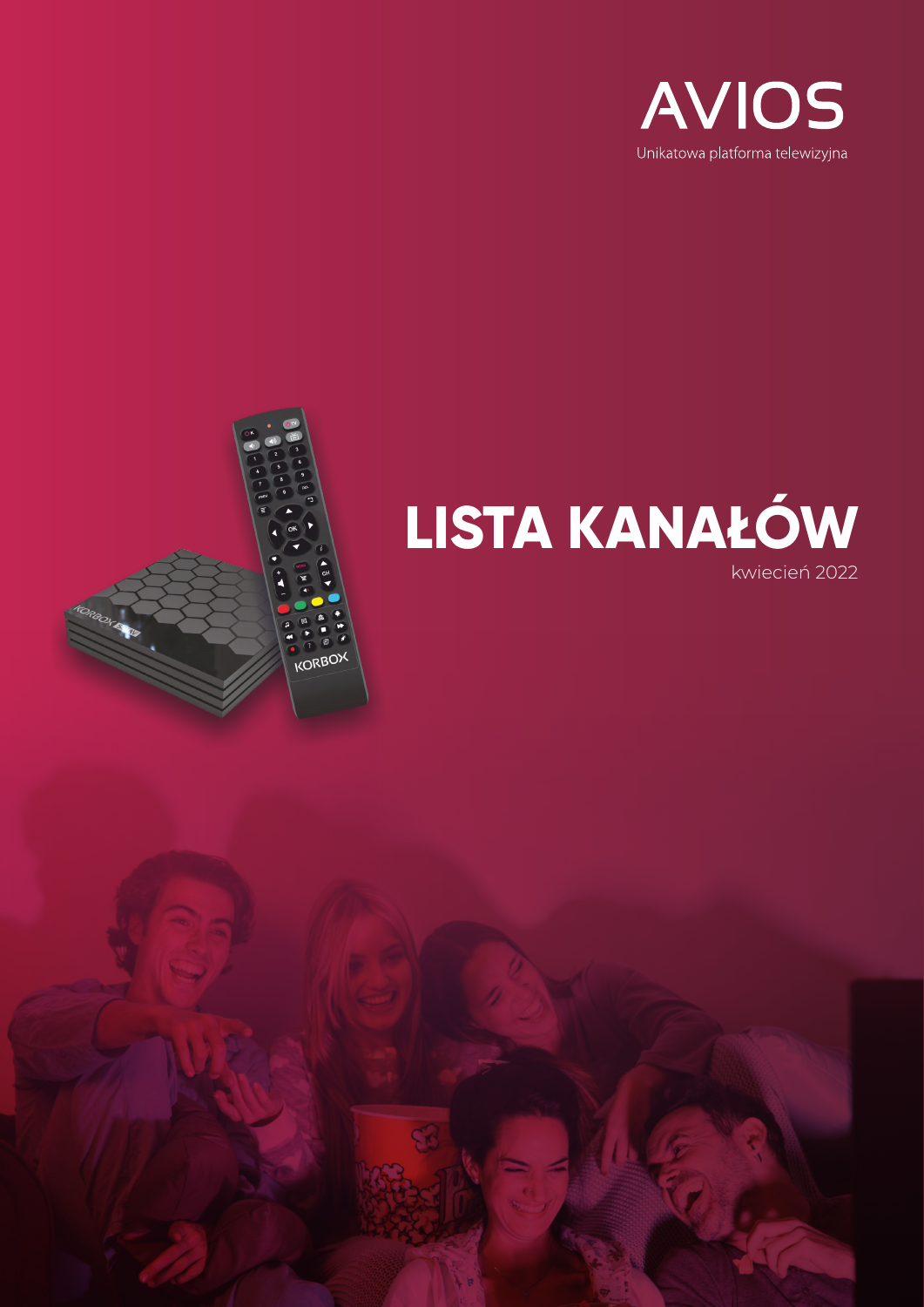| <b>MAX HD</b>                                            |                      | kanałów: 232, w tym 129 HD, 1 kanał 3D i 2 kanały 4K*               |                                                                   |                                                      |
|----------------------------------------------------------|----------------------|---------------------------------------------------------------------|-------------------------------------------------------------------|------------------------------------------------------|
| <b>PRESTIŻ HD</b>                                        |                      | kanałów: 197, w tym 107 HD, 1 kanał 3D i 2 kanały 4K*               |                                                                   |                                                      |
| <b>KOMFORT+ HD</b>                                       |                      | kanałów: 166, w tym 87 HD, 1 kanał 3D i 2 kanały 4K*                |                                                                   |                                                      |
| <b>LUZ HD</b>                                            |                      | kanałów: 111, w tym 50 HD i 2 kanały 4K*                            |                                                                   |                                                      |
|                                                          |                      |                                                                     |                                                                   |                                                      |
| OGÓLNE (32)                                              |                      | <b>FILMY I SERIALE (2)</b>                                          | <b>REGIONALNE (27)</b>                                            | <b>DLA DZIECI (2)</b>                                |
| 000 AVIOS.tv<br>001 TVP 1                                |                      | 200 Stopklatka<br>HD<br>955 Stopklatka                              | 800 TVP Białystok<br>801 TVP Bydgoszcz                            | 600 TVP ABC<br>611 Top Kids<br>HD                    |
| 002 TVP 2<br>003 TVN                                     |                      | <b>WIEDZA I NAUKA (8)</b>                                           | 802 TVP Gdańsk<br>803 TVP Gorzów Wlkp.                            | <b>ROZRYWKA (9)</b>                                  |
| 004 Polsat                                               |                      |                                                                     | 804 TVP Katowice                                                  |                                                      |
| 005 TV4<br>006 TV6                                       |                      | 300 TVP Kultura<br>301 TVP Historia                                 | 805 TVP Kielce<br>806 TVP Kraków                                  | 400 TVP Rozrywka<br>413 GOLD TV                      |
| 007 TVN Siedem<br>008 TV Puls                            | HD<br>HD             | 313 Fokus TV<br>HD<br>$\frac{HD}{4K}$<br>315 Red Carpet             | 807 TVP Lublin<br>808 TVP Łódź                                    | 416 TVP Kobieta<br>HD<br>417 Nowa TV                 |
| 009 TV Puls 2<br>011 TV TRWAM                            |                      | 323 NASA 4K*<br>HD<br>324 TVP Dokument                              | 809 TVP Olsztyn<br>810 TVP Opole                                  | 418 Metro TV<br>419 Super Polsat<br>HD               |
| 012 TTV<br>013 TVP Polonia                               | HD                   | 960 Red Carpet<br>966 Fokus TV                                      | 811 TVP Poznań<br>812 TVP Rzeszów                                 | HD<br>424 Active Family<br>HD<br>425 Gametoon        |
| 014 Polonia 1<br>015 Polsat 2                            | HD                   | <b>INFORMACJE (15)</b>                                              | 813 TVP Szczecin<br>814 TVP Warszawa                              | HD<br>426 Antena TV                                  |
| 016 Tele5<br>022 Zoom TV                                 | HD<br>HD             | 100 TVP Info                                                        | 815 TVP Wrocław<br>816 Telewizja Kłodzka                          | <b>MUZYKA (13)</b>                                   |
| 023 WP<br>024 wPolsce.pl                                 |                      | HD<br>HD<br>HD<br>101 TVP World<br>102 News24                       | 817 RTVG<br>HD<br>HD<br>818 TV Regio                              | 710 Stars TV<br>HD<br>711 4Fun TV                    |
| 027 EWTN Adoracja                                        | HD<br>HD<br>HD<br>4K | HD<br>106 TVS                                                       | 820 TVC                                                           | 712 4fun Kids                                        |
| 028 EWTN Polska<br>029 wPolsce 4k*                       |                      | 111 France 24 ENG<br>112 Biełsat                                    | 821 TV Regionalna<br>822 TVT                                      | 713 4fun Dance<br>714 Power TV<br>HD                 |
| 901 HOME TV<br>902 Xtreme TV                             | HD                   | 113 UA TV<br>114 Kazakh TV<br>HD                                    | HD<br>HD<br>HD<br>823 Echo24<br>824 TV Dami                       | 718 Polo TV<br>720 Kino Polska Muzyka                |
| 903 Inspiration TV<br>905 Twoja.tv                       | HD                   | HD<br>115 Press TV<br>116 Arirang                                   | HD<br>HD<br>827 Lubelska TV<br>828 TV Lubań                       | 724 Nuta TV<br>HD<br>HD<br>725 Music Box Polska      |
| 906 Sonlife<br>943 Tele5                                 |                      | 117 DW Europe<br>HD<br>124 Ukraina 24                               | 949 RTVG                                                          | 727 Eska TV<br>728 Jazz TV<br>HD                     |
| 944 TV Puls<br>945 TTV                                   |                      | 950 TVS<br>952 France 24 FR                                         | SPORT (3)                                                         | 974 Stars TV<br>975 Power TV                         |
| 954 TV Puls 2<br>977 Zoom TV                             |                      | 953 TVP Info                                                        | 506 TVP Sport<br>HD<br>HD<br>599 FEN MMA                          |                                                      |
|                                                          |                      |                                                                     | 978 TVP Sport                                                     |                                                      |
|                                                          |                      |                                                                     |                                                                   | *Zapytaj o dekoder 4K. Sprawdź pakiety dodatkowe 4K. |
|                                                          |                      |                                                                     |                                                                   |                                                      |
| OGÓLNE (34)                                              |                      | 316 Polsat Doku<br>HD<br>HD<br>317 Water Planet                     | 504 Polsat Sport Extra<br>HD<br>HD<br>505 Polsat Sport News       | 409 Polsat Cafe<br>HD<br>HD<br>410 Polsat Play       |
| 026 Polsat Rodzina<br>913 TV Okazje                      | HD                   | HD<br>322 DTX<br>330 TBN Polska                                     | 507 Polsat Sport Fight<br>HD                                      | 414 Adventure<br>HD<br>HD<br>420 E-Sport             |
| FILMY I SERIALE (6)                                      |                      | 907 ID<br>909 DTX                                                   | <b>DLA DZIECI (7)</b>                                             | HD<br>421 13 TV<br>422 13 TV 3D<br>3D                |
|                                                          |                      | 911 Discovery Science                                               | 603 Disney Channel<br>HD                                          | 423 Polsat Games<br>HD<br>900 Discovery Life         |
| 207 Polsat Film<br>208 Polsat Seriale                    | HD<br>HD             | <b>INFORMACJE (19)</b>                                              | 604 Disney Junior<br>612 2x2 TV<br>HD                             | 908 TLC                                              |
| 218 TVN Fabuła<br>219 Novela TV                          | HD<br>HD             | 010 TVN24<br>HD                                                     | HD<br>616 Duck TV<br>912 Duck TV                                  | 910 13 TV                                            |
| <b>WIEDZA I NAUKA (21)</b>                               |                      | 017 TVN 24 BiS<br>HD<br>104 Polsat News<br>HD                       | <b>ROZRYWKA (25)</b>                                              | <b>MUZYKA (18)</b>                                   |
| 305 Animal Planet                                        | HD                   | 105 Polsat News 2                                                   | 018 HGTV                                                          | 700 ESKA EXTRA TV<br>716 Polsat Music<br>HD          |
| 306 Discovery Channel <b>HD</b><br>307 Discovery Channel |                      | SPORT (9)                                                           | 120 Wydarzenia 24<br>401 TVN Turbo                                | 717 VOX Music TV<br>721 Disco Polo Music             |
| 308 Discovery Science<br>309 Discovery Historia          | HD                   | 500 Eurosport 1<br>HD<br>HD<br>501 Eurosport 2                      | HD<br>HD<br>HD<br>HD<br>HD<br>402 TVN Style<br>407 Discovery Life | 726 ESKA ROCK TV                                     |
| 310 ID                                                   | HD                   | HD<br>503 Polsat Sport                                              | HD<br>408 TLC                                                     |                                                      |
|                                                          |                      |                                                                     |                                                                   |                                                      |
| FILMY I SERIALE (16)                                     |                      | <b>MUZYKA (19)</b>                                                  | 511 Eleven Sports 1<br>HD<br>HD                                   | 607 Nickelodeon Polska                               |
| 201 ale kino+                                            | HD                   | 701 NickMusic                                                       | 512 Eleven Sports 2<br>HD<br>513 Eleven Sports 3                  | 609 BBC Cbeebies<br>610 Polsat JimJam                |
| 206 Kino Polska<br>210 Comedy Central                    | HD<br>HD             | <b>WIEDZA I NAUKA (25)</b>                                          | <b>ROZRYWKA (28)</b>                                              | 615 Cartoon Network<br>HD                            |
| 211 Polsat Comedy C. E. HD<br>212 AXN                    |                      | 311 Travel Channel<br>HD                                            | 405 BBC Brit                                                      | <b>INFORMACJE (22)</b>                               |
| 221 Epic Drama<br>222 Paramount Channel HD               | HD                   | HD<br>312 BBC Earth<br>964 National Geogr. Ch.                      | HD<br>HD<br>406 BBC Lifestyle<br>411 Food Network<br>HD           | 108 BBC World News<br>109 CNBC Europe<br>HD          |
| 280 Kino TV<br>956 FOX                                   | HD                   | 965 National Geogr. Wild                                            | <b>DLA DZIECI (13)</b>                                            | 118 CNN International                                |
| 957 FOX Comedy                                           |                      | <b>SPORT (13)</b>                                                   | 601 MiniMini+                                                     |                                                      |
|                                                          |                      | 502 Canal+ Sport 5<br>HD                                            | HD<br>HD<br>602 Teletoon+                                         |                                                      |
|                                                          |                      |                                                                     |                                                                   |                                                      |
| FILMY I SERIALE (26)                                     |                      | <b>WIEDZA I NAUKA (32)</b>                                          | <b>MUZYKA (27)</b>                                                | <b>DLA DZIECI (18)</b>                               |
| 202 Romance TV                                           | HD                   | 302 Planete+                                                        | 702 MTV Polska<br>HD                                              | 605 Disney XD                                        |
| 203 AMC<br>204 FOX                                       | HD<br>HD             | 303 National Geogr. Ch. HD<br>304 National Geogr. Wild HD           | HD<br>703 MTV Live<br>704 MTV European                            | 606 Nicktoons<br>HD<br>608 Nick Jr                   |
| 205 FOX Comedy<br>209 TVP Seriale                        | HD                   | 318 Nat Geo People<br>HD<br>319 Polsat Viasat Nature                | 705 Club MTV<br>706 MTV 90s                                       | 613 Baby TV<br>614 Boomerang<br>HD                   |
| 213 AXN HD<br>214 AXN Spin                               | HD<br>HD             | 320 Polsat Viasat Explore <b>HD</b><br>321 Polsat Viasat History HD | 707 MTV Hits<br>708 MTV 00s                                       | <b>ROZRYWKA (31)</b>                                 |
| 215 AXN Black<br>216 AXN White                           |                      |                                                                     | 709 MTV 80s                                                       | 403 Canal+ Domo<br>HD                                |
| 220 Warner TV (TNT)                                      | HD                   | <b>SPORT (14)</b>                                                   | <b>INFORMACJE (23)</b>                                            | HD<br>404 Canal+ Kuchnia<br>HD<br>450 Motowizja      |
|                                                          |                      | 514 Eleven Sports 4<br>HD                                           | 119 Sky News                                                      |                                                      |